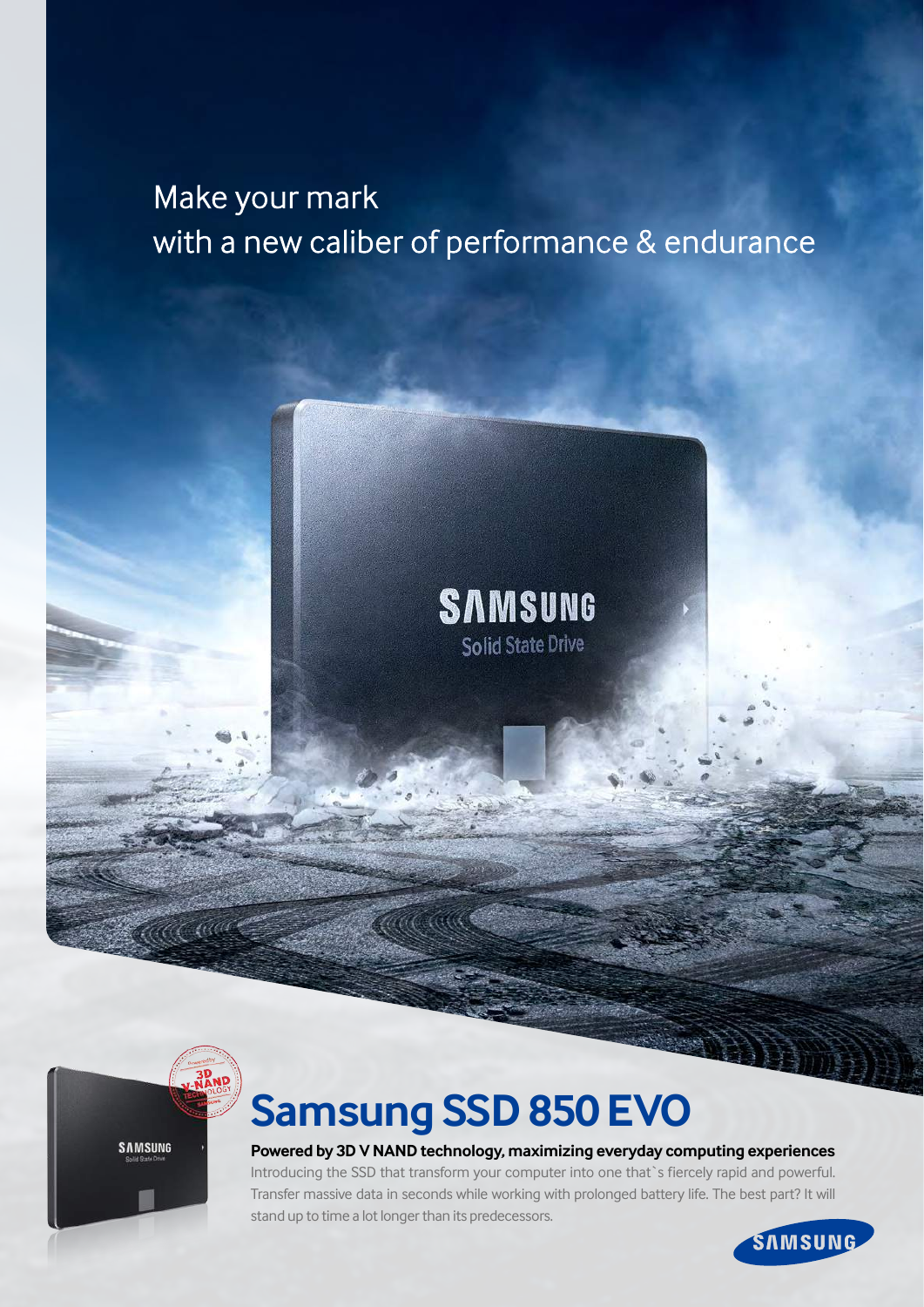## **Ramped up performance for everyday use**

### Obtain higher caliber SSD performance and endurance powered by 3D V-NAND technology

If you're looking for the next great innovation in SSD performance and worry-free reliability, look no further with the Samsung SSD 850 EVO. Boasting the world's first 3D Vertical-NAND (V-NAND) SSD, the 850 EVO brings professional-caliber computing to the end consumer, delivering optimized performance for everyday use. Whether you're an avid gamer or Internet surfer, you'll find that the 850 EVO delivers lightning-fast speeds - the fastest on the market. The 850 EVO also brings you unmatched endurance and reliability to handle whatever task you throw at it - and it does it superbly. Plus, it delivers more efficient power management than you ever dreamed possible.



## Discover the advantages of 3D V-NAND technology

The secret behind Samsung's landmark 3D V-NAND technology consists of three important innovations: materials, structure and integration, which result in more capacity, faster speed, outstanding endurance and superb power efficiency.

The vertical architecture enables more memory cells to fit in a NAND chip in less space for significantly more capacity resulting in higher data quality. Cell-to-cell interference is virtually eliminated, enabling data to be written much faster for better performance. Using non-conductive insulators that experience less stress and are more resistant to wear help maintain cell integrity and prevent data corruption for greater endurance. And all this is achieved with significantly less power consumption that you would expect - in fact, up to 50 percent savings in active writing power.

### Kick up your PC's speed with performance-enhancing features



**TurboWrite** 

The 850 EVO provides optimized performance for everyday computing use, delivering an over 10 percent improved user experience (UX) compared with its predecessor\*. Equipped with TurboWrite technology, the 850 EVO provides fast random write speeds up to 1.9 times that of the 840 EVO in the 120/250GB models\*\*. TurboWrite technology accelerates write speeds by creating a high-performance write buffer in the SSD. First, data is transferred to the high-performance buffer at accelerated speeds. Then, when the write operation exceeds the size of the buffer



during idle periods, the data is moved from the buffer to the primary storage region of the SSD at "after TurboWrite" speeds. The buffer size is optimized for everyday PC use and typically delivers TurboWrite accelerated speeds.

\* PCMark7 (250GB) : 6,700 (840 EVO) < 7,600 (850 EVO)

\*\* Random Write (QD32,120GB) : 36,000 IOPS (840 EVO) < 88,000 IOPS (850 EVO)



If you need to kick into high gear, the RAPID mode puts the pedal to the metal - just like shifting gears in a car. Magician software gives you the ability to gain 2 times faster performance when shifting to the RAPID mode\* by processing data on a system level using free PC memory (DRAM) as cache. The maximum memory in RAPID mode has increased from 1GB, in the previous version, to up to 4GB with the 850 EVO when implementing 16GB of DRAM, for an enhanced UX. You'll experience higher performance and more efficient command processing, depending on your PC's



memory, which improves further with repetitive tasks. With accelerated speeds, you can vastly improve queue depth (QD) 1 random write performance to almost the same level as QD32 - achieving blazing-fast speeds.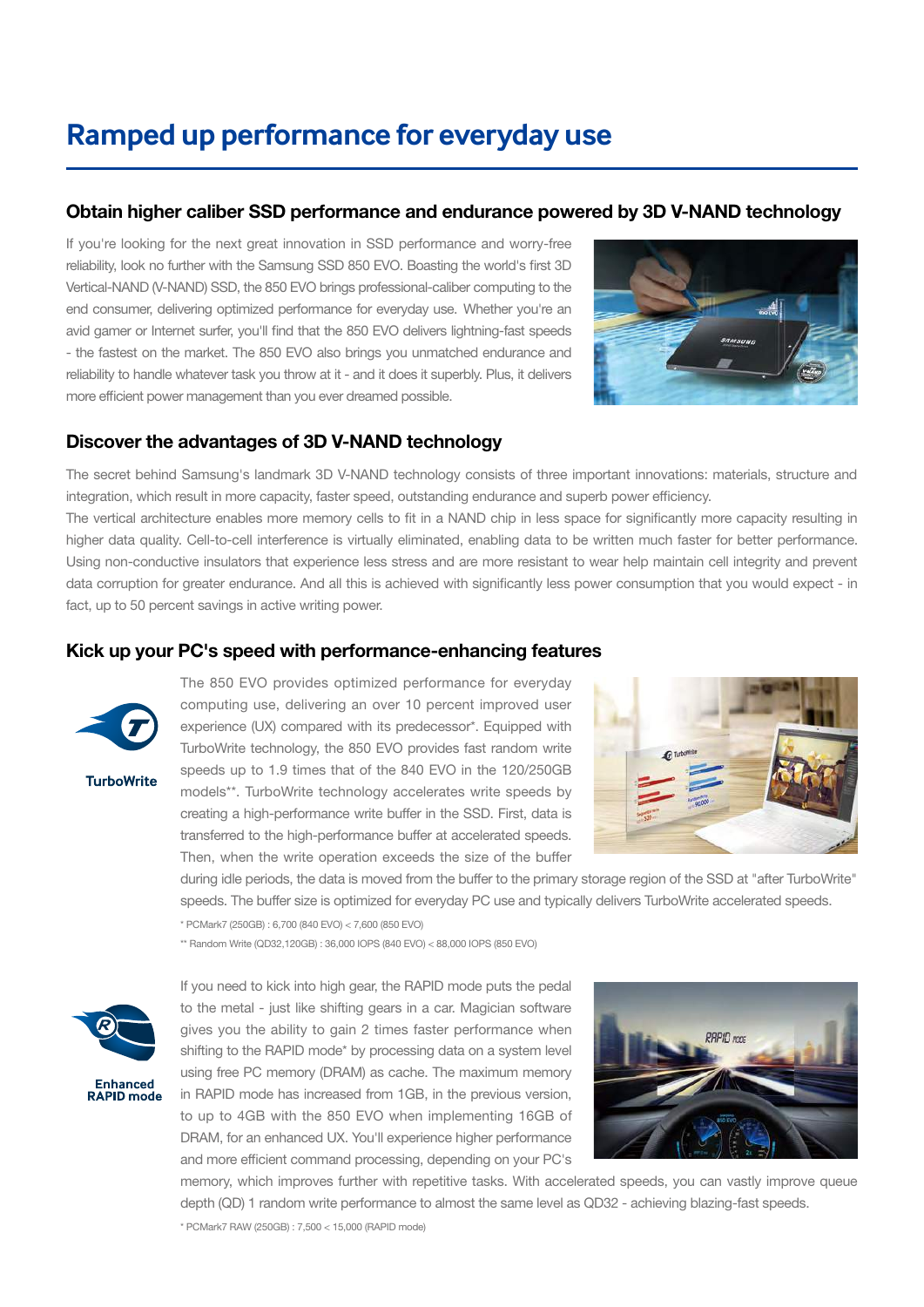## **Worry-free reliability with superb power efficiency and security**

#### Choose an SSD that will perform in any circumstance



**WARRANTY** 

When it comes to endurance, the 850 EVO won't quit before you do. The 850 EVO delivers enhanced reliability and improved sustained performance - up to 30 percent more than the previous 840 EVO model\*. Samsung's V-NAND technology is built to handle up to 150 Terabytes Written (TBW), double that of the 840 EVO\*\*. Plus, it comes with the industry's top-level, five-year limited warranty.

|                                     | <b>850 EVO</b><br>(120/250GB) | <b>850 EVO</b><br>(500GB/1TB) |
|-------------------------------------|-------------------------------|-------------------------------|
| <b>Total Bytes Written</b><br>(TBW) | 75                            | 150                           |
| Warranty (year)                     | 5                             |                               |

\* Sustained Performance (250GB) : 3,300 IOPS (840 EVO) < 6,500 IOPS (850 EVO). Performance was measured after a 12-hour "Random Write" test. \*\* TBW : 43 (840 EVO) < 75 (850 EVO 120/250GB), 150 (850 EVO 500GB/1TB)

#### Maintain staying power without consuming power



Samsung is known for its innovations in efficient, power management technologies that help you do more, longer and more productively. And the 850 EVO is no exception, boasting phenomenally low idle power consumption rates. Considering that SSDs spend most of their time in idle mode, this is an extremely important factor in power efficiency. As a matter of fact, the 850 EVO fully supports the sleep mode on the Ultrabook™, consuming only 2m



**850 EVO**

watts of power. Plus, it offers higher performance while consuming 25 percent less power\* during write operations than the 840 EVO. The efficient power management of the 850 EVO is thanks to its 3D V-NAND technology, which consumes half the power of a 2D planar NAND.

\* Power (250GB): 3.2 Watt (840 EVO) > 2.4 Watt (850 EVO)

#### Protect your valuable data without compromising performance



**Data Security** 

When you travel with your laptop, you not only need to safeguard your PC's hardware, but your personal data, as well. If your laptop is equipped with the 850 EVO, you can rest easy. The 850 EVO's Self-Encrypting Drive (SED) technology will help keep your laptop safe, even if you lose it. The drive includes an AES-256 bit hardware-based, full disk encryption engine that secures your data without performance degradation, typically experienced with software-based encryption. The SED technology complies with the Trusted Computing Group (TCG) Opal v2.0 standards, protecting Physical Security ID (PSID), and is compatible with the Microsoft® eDrive Institute of Electrical and Electronics Engineers® (IEEE) 1667 protocol. Samsung offers three security features you can choose from to suit your specific needs. Plus, you can erase or initialize data with the crypto erase service through customer service.



When you're totally immersed in your work or enthralled in a competitive video game, the last thing you want to have happen is for your computer to overheat. However, the 850 EVO won't let that happen thanks to its Dynamic Thermal Guard protection, which monitors and maintains the drive's optimal operating temperature. The throttle feature automatically drops the SSD's temperature when necessary to protect your data and ensure the responsiveness you expect. It keeps your PC cool, even if you overwork it - and you'll keep your cool, too.

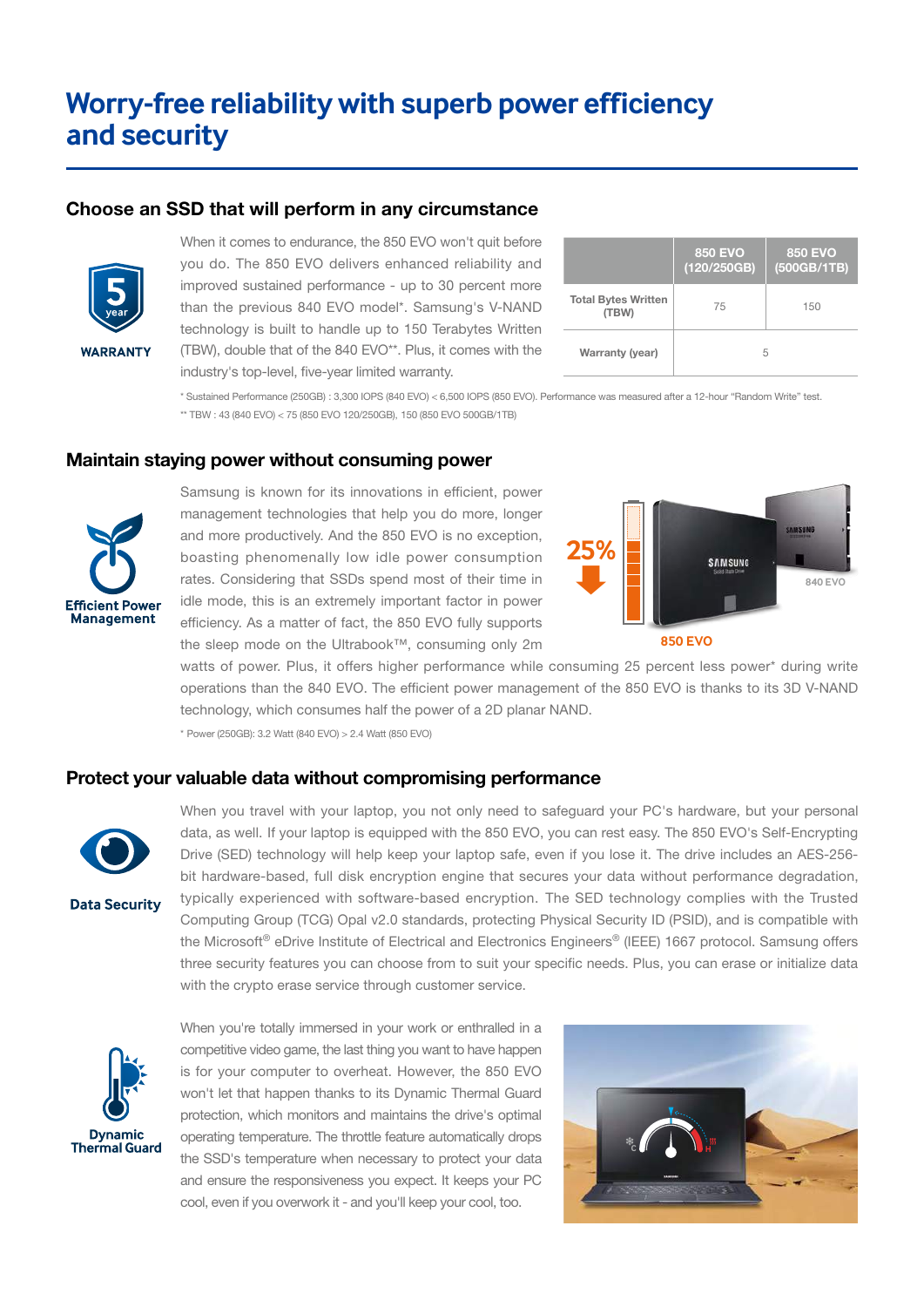## **Variety and seamless integration from a respected leader in consumer SSDs**

## Get the fit that's just right for your device

We all have different devices and sometimes one size doesn't fit all. Don't worry. The 850 EVO comes in a variety of form factors so you can get the one that's just right for your needs. Choose from 2.5 inch, mSATA and M.2 for convenient, optimized integration with your device.



## Achieve optimal integration with components that work flawlessly together

The NAND flash memory, the controller, the DRAM and the firmware are the four most crucial components of any SSD. And the integration of each of these components is critically important in designing a high-quality, long-lasting SSD you can rely on. Samsung is one of a handful of manufacturers that actually designs all four of these components in-house. And among those who do, Samsung is the one with the most experience in the SSD market. Samsung has intimate knowledge of every component and its parts. Therefore, it can fine-tune them at each stage of development to ensure they work seamlessly together. The result is enhanced performance with a 32-layer 3D V-NAND flash memory, lower power consumption with an up to 1GB LPDDR2 DRAM cache memory and improved energy-efficiency controller and firmware.

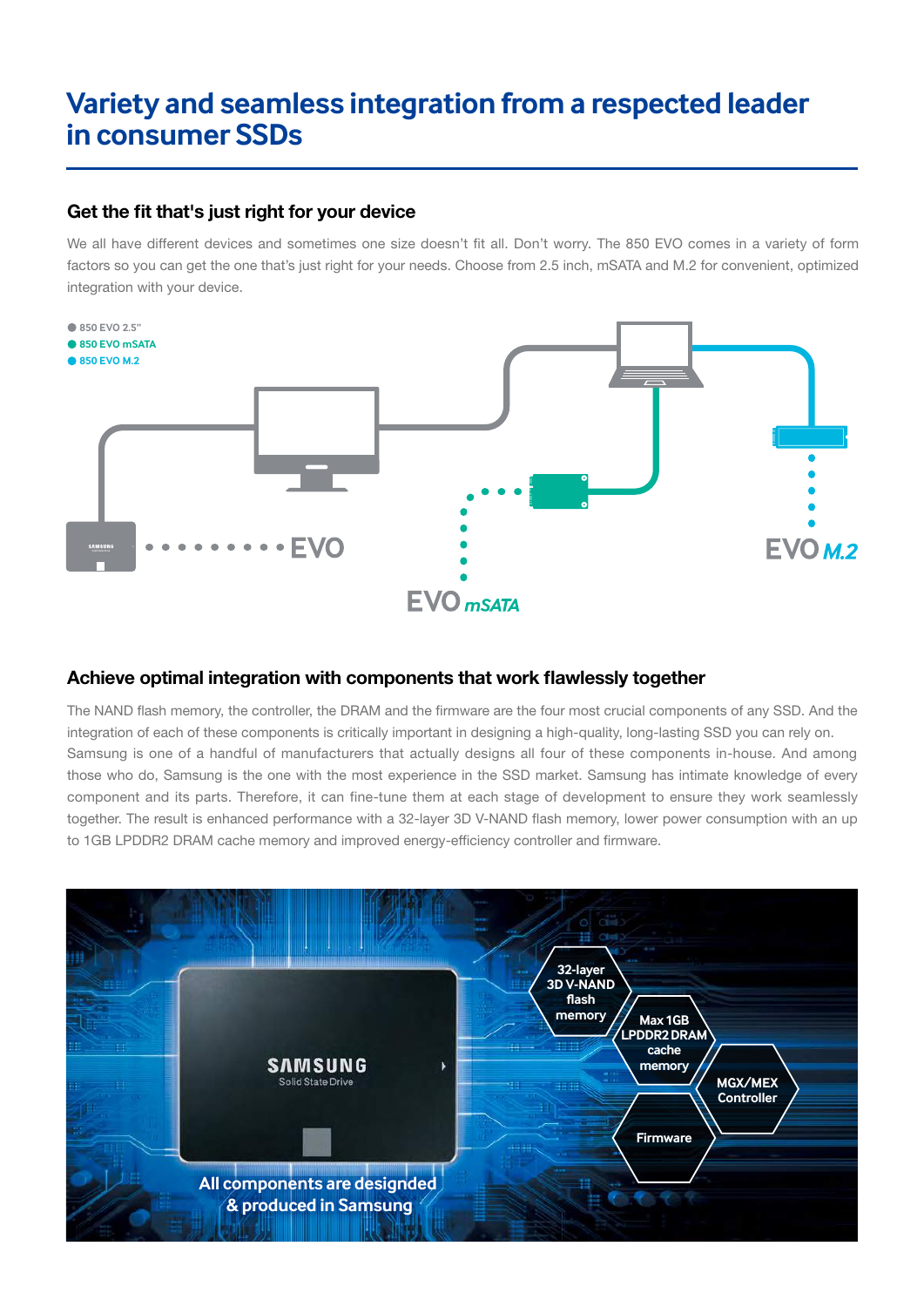## **Media Reviews**



#### HOT hardware



#### Product Lineup **Package-Set**

| <b>Density</b>   | <b>Model Name</b> | <b>Box Contents</b>                                                                  |
|------------------|-------------------|--------------------------------------------------------------------------------------|
| <b>120GB</b>     | MZ-75F120         | Samsung SSD 850 EVO 120GB<br>Warranty statement<br>Installation guide<br>Software CD |
| 250GB            | MZ-75E250         | Samsung SSD 850 EVO 250GB<br>Warranty statement<br>Installation quide<br>Software CD |
| 500GB            | MZ-75E500         | Samsung SSD 850 EVO 500GB<br>Warranty statement<br>Installation quide<br>Software CD |
| 1TB<br>(1,000GB) | MZ-75E1T0         | Samsung SSD 850 EVO 1TB<br>Warranty statement<br>Installation guide<br>Software CD   |